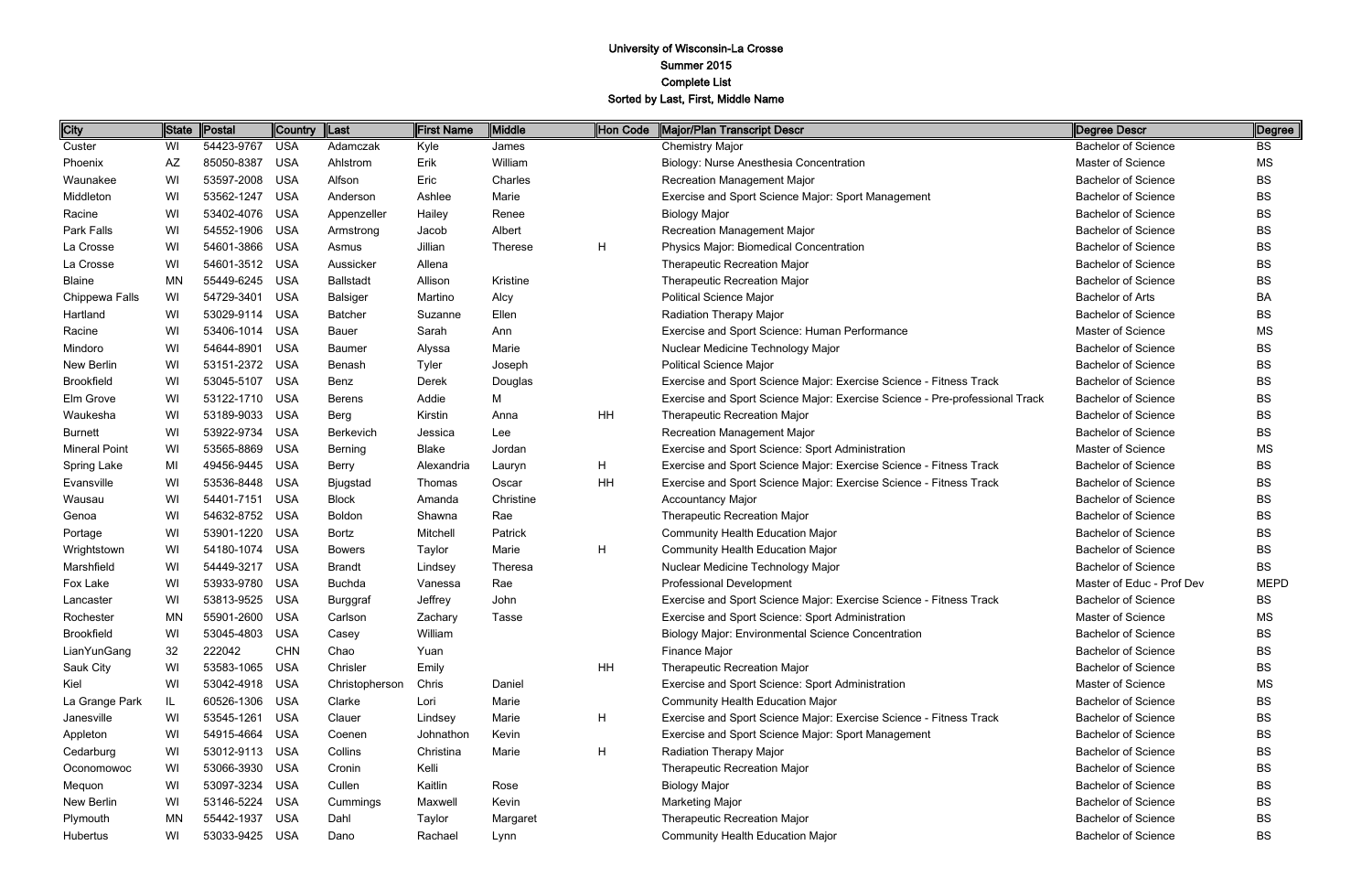| <b>City</b>           | State     | Postal         | Country  Last |             | First Name     | Middle    | Hon Code | Major/Plan Transcript Descr                                        | Degree Descr               | Degree      |
|-----------------------|-----------|----------------|---------------|-------------|----------------|-----------|----------|--------------------------------------------------------------------|----------------------------|-------------|
| <b>Willow Springs</b> | IL        | 60480-1011     | <b>USA</b>    | Davids      | Paige          | Nicole    |          | <b>Therapeutic Recreation</b>                                      | Master of Science          | MS          |
| Medford               | WI        | 54451-1257     | <b>USA</b>    | Debruyne    | Jessica        | Lynn      | HH       | Community Health Education Major                                   | <b>Bachelor of Science</b> | <b>BS</b>   |
| Onalaska              | WI        | 54650-8571     | <b>USA</b>    | Devlin      | Quinn          |           |          | <b>Community Health Education: Public Health</b>                   | Master of Public Health    | <b>MPH</b>  |
| Holmen                | WI        | 54636          | <b>USA</b>    | Dibb        | Martha         | Kim       | H        | Radiation Therapy Major                                            | <b>Bachelor of Science</b> | <b>BS</b>   |
| Milwaukee             | WI        | 53217-5805     | <b>USA</b>    | Dziadowicz  | Peter          | Witold    | H        | Philosophy Major                                                   | <b>Bachelor of Arts</b>    | BA          |
| Portland              | <b>OR</b> | 97229-1573     | <b>USA</b>    | Eastham     | Daniel         | Jay       |          | Exercise and Sport Science: Sport Administration                   | Master of Science          | MS          |
| <b>Brooklyn Park</b>  | MN        | 55444-1431     | <b>USA</b>    | Eckdahl     | Kelsie         | Nicole    | HH       | Exercise and Sport Science Major: Exercise Science - Fitness Track | <b>Bachelor of Science</b> | <b>BS</b>   |
| Sparta                | WI        | 54656-3484     | <b>USA</b>    | Edmison     | Stacey         |           |          | Psychology Major                                                   | <b>Bachelor of Science</b> | <b>BS</b>   |
| La Crosse             | WI        | 54601-7874     | <b>USA</b>    | Embke       | Jessica        | Kay       |          | Sociology Major                                                    | <b>Bachelor of Science</b> | <b>BS</b>   |
| Mankato               | MN        | 56001-5248     | <b>USA</b>    | Enter       | Tanner         | Fredric   |          | Psychology Major                                                   | <b>Bachelor of Science</b> | <b>BS</b>   |
| West Salem            | WI        | 54669-1087     | <b>USA</b>    | Erickson    | Jamie          | Rose      |          | Exercise and Sport Science Major: Exercise Science - Fitness Track | <b>Bachelor of Science</b> | <b>BS</b>   |
| New Richmond          | WI        | 54017-8500     | <b>USA</b>    | Evans       | Margaret       |           |          | <b>Therapeutic Recreation Major</b>                                | <b>Bachelor of Science</b> | <b>BS</b>   |
| Hartford              | WI        | 53027-8808     | <b>USA</b>    | Faust       | Sarah          | Audrey    | H        | <b>Community Health Education Major</b>                            | <b>Bachelor of Science</b> | <b>BS</b>   |
| Sparta                | WI        | 54656-4444     | <b>USA</b>    | Ferries     | Jennifer       | Lynn      | H        | <b>Community Health Education Major</b>                            | <b>Bachelor of Science</b> | <b>BS</b>   |
| Kenosha               | WI        | 53144-1518     | <b>USA</b>    | Flanagan    | Jessica        | Karen     |          | Professional Development                                           | Master of Educ - Prof Dev  | <b>MEPD</b> |
| Waupaca               | WI        | 54981-7333     | <b>USA</b>    | Flesch      | Haley          | Nicole    |          | Nuclear Medicine Technology Major                                  | <b>Bachelor of Science</b> | <b>BS</b>   |
| Bancroft              | WI        | 54921-9751     | <b>USA</b>    | Fletcher    | Jeff           | Alan      |          | Exercise and Sport Science Major: Sport Management                 | <b>Bachelor of Science</b> | <b>BS</b>   |
| Oakland               | CA        | 94619-2542     | <b>USA</b>    | Fonteno     | Chelsea        | Ann       |          | <b>Political Science Major</b>                                     | <b>Bachelor of Arts</b>    | BA          |
| Holmen                | WI        | 54636-8625     | <b>USA</b>    | Founas      | Ahlam          |           |          | <b>Community Health Education: Public Health</b>                   | Master of Public Health    | <b>MPH</b>  |
| Menomonee Falls       | WI        | 53051-0954     | <b>USA</b>    | Frailing    | Benjamin       | Andrew    |          | <b>Recreation Management Major</b>                                 | <b>Bachelor of Science</b> | <b>BS</b>   |
| Lake Geneva           | WI        | 53147-1405     | <b>USA</b>    | Georgalas   | Christopher    | Dean      |          | Exercise and Sport Science Major: Sport Management                 | <b>Bachelor of Science</b> | <b>BS</b>   |
| Appleton              | WI        | 54915-7527     | <b>USA</b>    | George      | Angela         | Marie     |          | Exercise and Sport Science Major: Exercise Science - Fitness Track | <b>Bachelor of Science</b> | <b>BS</b>   |
| <b>River Falls</b>    | WI        | 54022-3202     | <b>USA</b>    | Gilbertson  | Eric           | James     |          | <b>Recreation Management Major</b>                                 | <b>Bachelor of Science</b> | <b>BS</b>   |
| La Crosse             | WI        | 54601-4946     | <b>USA</b>    | Gould       | Kelsea         |           | H        | <b>Political Science Major</b>                                     | <b>Bachelor of Arts</b>    | BA          |
| Waseca                | MN        | 56093-3511     | <b>USA</b>    | Grant       | Joseph         |           |          | <b>Computer Science Major</b>                                      | <b>Bachelor of Science</b> | BS          |
| Asheville             | <b>NC</b> | 28803-8700     | <b>USA</b>    | Green       | <b>Brandon</b> | Maxwell   |          | Exercise and Sport Science: Physical Education Teaching            | Master of Science          | <b>MS</b>   |
| La Farge              | WI        | 54639-8087     | <b>USA</b>    | Greenland   | Jordan         | Ray       |          | Exercise and Sport Science Major: Exercise Science - Fitness Track | <b>Bachelor of Science</b> | BS          |
| Cudahy                | WI        | 53110-2107     | <b>USA</b>    | Greenmier   | Mark           | Peter     |          | Exercise and Sport Science: Sport Administration                   | Master of Science          | <b>MS</b>   |
| Columbus              | WI        | 53925-8963 USA |               | Groh        | Emily          | Jean      |          | <b>Community Health Education Major</b>                            | <b>Bachelor of Science</b> | BS          |
| Appleton              | WI        | 54914-5248 USA |               | Guled       | Fatima         |           |          | Women's Studies Major                                              | <b>Bachelor of Science</b> | BS          |
| Antigo                | WI        | 54409-1121     | <b>USA</b>    | Haakenson   | <b>Brook</b>   | Ann       |          | <b>Recreation Management Major</b>                                 | <b>Bachelor of Science</b> | BS          |
| Prairie du Sac        | WI        | 53578-9787     | <b>USA</b>    | Haasl       | Alyx           | Marie     |          | <b>Radiation Therapy Major</b>                                     | <b>Bachelor of Science</b> | BS          |
| La Crosse             | WI        | 54601-6091     | <b>USA</b>    | Hachmeister | Katherine      |           |          | <b>Political Science Major</b>                                     | <b>Bachelor of Arts</b>    | BA          |
| Fond du Lac           | WI        | 54937-7778     | <b>USA</b>    | Halderson   | Amanda         | Marie     |          | Radiation Therapy Major                                            | <b>Bachelor of Science</b> | BS          |
| Waukesha              | WI        | 53189-9407     | <b>USA</b>    | Hall        | Alexandria     | E         |          | <b>Biology Major: Biomedical Science Concentration</b>             | <b>Bachelor of Science</b> | BS          |
| Burlington            | WI        | 53105-7509     | USA           | Happ        | Jennifer       | Lynn      |          | <b>Therapeutic Recreation</b>                                      | Master of Science          | МS          |
| Muskego               | WI        | 53150-3859     | <b>USA</b>    | Hein        | Lauren         | Christine |          | Radiation Therapy Major                                            | <b>Bachelor of Science</b> | BS          |
| Milwaukee             | WI        | 53222-4840     | USA           | Heindel     | Kelsey         | Magdalene |          | <b>Community Health Education Major</b>                            | <b>Bachelor of Science</b> | <b>BS</b>   |
| New Berlin            | WI        | 53151-2626     | USA           | Heller      | Angela         | Margaret  |          | <b>Management Major</b>                                            | <b>Bachelor of Science</b> | BS          |
| Oregon                | WI        | 53575-1354     | USA           | Helmkamp    | Justin         | Hayward   | H        | <b>Recreation Management Major</b>                                 | <b>Bachelor of Science</b> | BS.         |
| Lauderdale            | ΜN        | 55113-5243     | USA           | Her         | KongCheng      | Matthew   |          | <b>Recreation Management</b>                                       | Master of Science          | MS          |
| Onalaska              | WI        | 54650-2519 USA |               | Hoeksema    | Kevin          | Michael   |          | Biology: Nurse Anesthesia Concentration                            | Master of Science          | ΜS          |

| Degree Descr               | Degree      |
|----------------------------|-------------|
| Master of Science          | МS          |
| <b>Bachelor of Science</b> | BS.         |
| Master of Public Health    | <b>MPH</b>  |
| <b>Bachelor of Science</b> | BS          |
| <b>Bachelor of Arts</b>    | BA          |
| Master of Science          | ΜS          |
| <b>Bachelor of Science</b> | <b>BS</b>   |
| <b>Bachelor of Science</b> | BS          |
| <b>Bachelor of Science</b> | BS          |
| <b>Bachelor of Science</b> | BS          |
| <b>Bachelor of Science</b> | BS          |
| <b>Bachelor of Science</b> | BS          |
| <b>Bachelor of Science</b> | <b>BS</b>   |
| <b>Bachelor of Science</b> | BS          |
| Master of Educ - Prof Dev  | <b>MEPD</b> |
| <b>Bachelor of Science</b> | BS          |
| <b>Bachelor of Science</b> | BS          |
| <b>Bachelor of Arts</b>    | BA          |
| Master of Public Health    | MPH         |
| <b>Bachelor of Science</b> | BS          |
| <b>Bachelor of Science</b> | BS          |
| <b>Bachelor of Science</b> | BS          |
| <b>Bachelor of Science</b> | BS          |
| <b>Bachelor of Arts</b>    | BA          |
| <b>Bachelor of Science</b> | BS          |
| Master of Science          | MS          |
| <b>Bachelor of Science</b> | BS          |
| Master of Science          | ΜS          |
| <b>Bachelor of Science</b> | BS          |
| <b>Bachelor of Science</b> | BS          |
| <b>Bachelor of Science</b> | BS          |
| Bachelor of Science        | BS          |
| <b>Bachelor of Arts</b>    | ВA          |
| <b>Bachelor of Science</b> | BS          |
| <b>Bachelor of Science</b> | BS          |
| Master of Science          | MS          |
| <b>Bachelor of Science</b> | BS          |
| <b>Bachelor of Science</b> | BS          |
| <b>Bachelor of Science</b> | BS          |
| <b>Bachelor of Science</b> | BS          |
| Master of Science          | МS          |
| Master of Science          | ΜS          |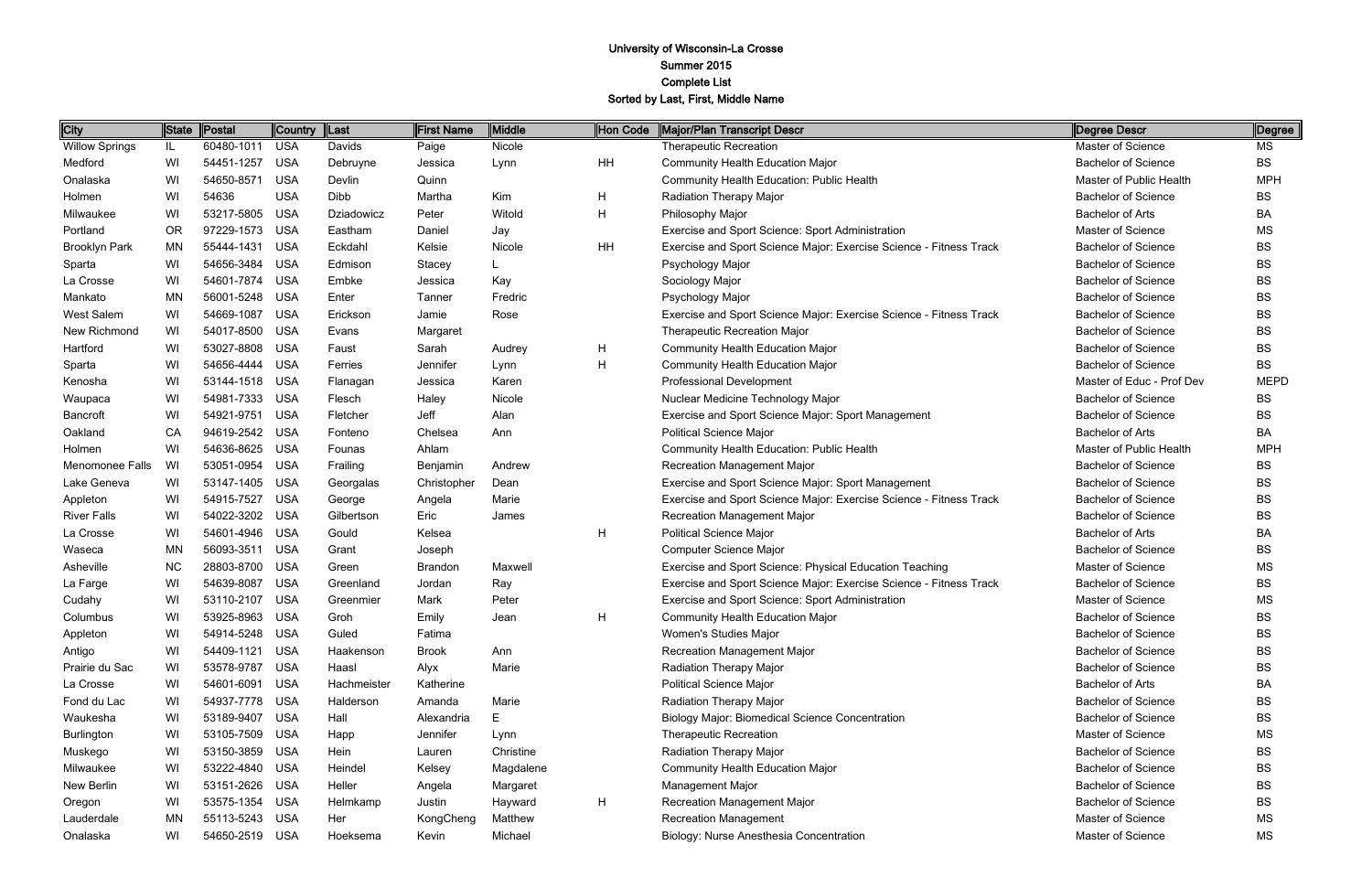| City                    | ∥State    | Postal         | <b>Country</b> | $\ $ Last | <b>First Name</b> | Middle      | Hon Code  | Major/Plan Transcript Descr                                        | Degree Descr               | Degree      |
|-------------------------|-----------|----------------|----------------|-----------|-------------------|-------------|-----------|--------------------------------------------------------------------|----------------------------|-------------|
| Oconomowoc              | WI        | 53066-2768     | <b>USA</b>     | Hoessel   | Lindsay           | Erin        |           | <b>Biology Major</b>                                               | <b>Bachelor of Science</b> | <b>BS</b>   |
| Mequon                  | WI        | 53092-2144     | <b>USA</b>     | Hoffman   | Chelsea           |             | HH        | <b>Community Health Education Major</b>                            | <b>Bachelor of Science</b> | <b>BS</b>   |
| Peru                    | IN        | 46970-2868     | <b>USA</b>     | Holland   | Steven            |             |           | Exercise and Sport Science: Physical Education Teaching            | Master of Science          | MS.         |
| Forest Lake             | <b>MN</b> | 55025-8439     | <b>USA</b>     | Holmes    | Amy               | Shaughnessy | <b>HH</b> | <b>Therapeutic Recreation Major</b>                                | <b>Bachelor of Science</b> | <b>BS</b>   |
| Hudson                  | <b>NY</b> | 12534-3816     | <b>USA</b>     | Hunter    | Mackenzie         | Judith Anne |           | Exercise and Sport Science: Physical Education Teaching            | Master of Science          | ΜS          |
| Fitchburg               | WI        | 53593-9275     | <b>USA</b>     | Hurt      | Stephanie         | Rae         |           | <b>Professional Development</b>                                    | Master of Educ - Prof Dev  | <b>MEPD</b> |
| La Crosse               | WI        | 54601-4845     | <b>USA</b>     | Hutchings | Heather           | Christine   |           | <b>Biology: Microbiology Concentration</b>                         | <b>Master of Science</b>   | MS.         |
| <b>Bismarck</b>         | <b>ND</b> | 58504-8850     | <b>USA</b>     | Imdieke   | Benjamin          | Jacob       |           | Biology: Nurse Anesthesia Concentration                            | Master of Science          | <b>MS</b>   |
| <b>Ettrick</b>          | WI        | 54627-8605     | <b>USA</b>     | Jacobs    | <b>Brittany</b>   | Jo          |           | <b>Community Health Education Major</b>                            | <b>Bachelor of Science</b> | <b>BS</b>   |
| Madison                 | WI        | 53716-1419     | <b>USA</b>     | Jaeger    | Paul              | Francis     |           | <b>Radiation Therapy Major</b>                                     | <b>Bachelor of Science</b> | BS          |
| Sauk City               | WI        | 53583-1281     | <b>USA</b>     | Jahnke    | Norah             | Lynne       |           | <b>Marketing Major</b>                                             | <b>Bachelor of Science</b> | <b>BS</b>   |
| La Crosse               | WI        | 54601-7937     | <b>USA</b>     | Jantz     | Peter             | Kevin       |           | Biology: Nurse Anesthesia Concentration                            | Master of Science          | <b>MS</b>   |
| Gwacheon-si             |           | 427735         | <b>KOR</b>     | Jeon      | Young             | Joon        |           | <b>Physics Major: Business Concentration</b>                       | <b>Bachelor of Science</b> | <b>BS</b>   |
| Holmen                  | WI        | 54636-8721     | <b>USA</b>     | Johnson   | Alexander         |             |           | Biology: Nurse Anesthesia Concentration                            | <b>Master of Science</b>   | <b>MS</b>   |
| Onalaska                | WI        | 54650-8924     | <b>USA</b>     | Johnson   | Diana             | Kay         |           | Biology: Nurse Anesthesia Concentration                            | <b>Master of Science</b>   | MS.         |
| <b>Wisconsin Dells</b>  | WI        | 53965-9507     | <b>USA</b>     | Johnson   | Micah             | Patrick     |           | Exercise and Sport Science Major: Exercise Science - Fitness Track | <b>Bachelor of Science</b> | <b>BS</b>   |
| Brooklyn                | WI        | 53521-9453     | <b>USA</b>     | Jones     | <b>Brandon</b>    | Creed       |           | Exercise and Sport Science Major: Exercise Science - Fitness Track | <b>Bachelor of Science</b> | <b>BS</b>   |
| Hayward                 | WI        | 54843-7672     | <b>USA</b>     | Kelsey    | Anna              | Christine   |           | Therapeutic Recreation Major                                       | <b>Bachelor of Science</b> | <b>BS</b>   |
| Wilmette                | IL        | 60091-3288     | <b>USA</b>     | Kemnitz   | Tade              | Robert      |           | Exercise and Sport Science: Sport Administration                   | <b>Master of Science</b>   | ΜS          |
| <b>Storrs Mansfield</b> | <b>CT</b> | 06268-1129     | <b>USA</b>     | Kennedy   | Thomas            |             |           | Exercise and Sport Science: Physical Education Teaching            | Master of Science          | <b>MS</b>   |
| <b>Glenwood City</b>    | WI        | 54013-3705     | <b>USA</b>     | Kessler   | Drake             | Allen       |           | Physics Major: Biomedical Concentration                            | <b>Bachelor of Science</b> | <b>BS</b>   |
| Wisconsin Rapids        | WI        | 54494-9761     | <b>USA</b>     | Killian   | Patrick           | Michael     | HH        | <b>Recreation Management Major</b>                                 | <b>Bachelor of Science</b> | BS          |
| Oak Creek               | WI        | 53154-2326     | <b>USA</b>     | Kilps     | Madeline          | M           | H         | Nuclear Medicine Technology Major                                  | <b>Bachelor of Science</b> | BS          |
| <b>Wisconsin Dells</b>  | WI        | 53965-9675     | <b>USA</b>     | Kimball   | Sierra            |             |           | <b>Political Science Major</b>                                     | <b>Bachelor of Science</b> | <b>BS</b>   |
| Prairie du Sac          | WI        | 53578-9550     | <b>USA</b>     | Kindschi  | Jared             | William     |           | <b>Accountancy Major</b>                                           | <b>Bachelor of Science</b> | <b>BS</b>   |
| <b>Baldwin</b>          | WI        | 54002-5140     | <b>USA</b>     | Kippes    | Hannah            | Kay         |           | <b>Therapeutic Recreation Major</b>                                | <b>Bachelor of Science</b> | <b>BS</b>   |
| Wrightstown             | WI        | 54180-1228     | <b>USA</b>     | Klister   | Bryan             | Francis     |           | <b>Therapeutic Recreation Major</b>                                | <b>Bachelor of Science</b> | <b>BS</b>   |
| Greenleaf               | WI        | 54126-9232     | <b>USA</b>     | Klister   | Karissa           | Marie       |           | <b>Accountancy Major</b>                                           | <b>Bachelor of Science</b> | BS          |
| La Crosse               | WI        | 54601-5734 USA |                | Kloss     | Courtney          | Marie       |           | <b>Professional Development</b>                                    | Master of Educ - Prof Dev  | <b>MEPD</b> |
| De Pere                 | WI        | 54115-8125 USA |                | Konkle    | Dylan             | Paul        |           | <b>Biology Major: Biomedical Science Concentration</b>             | <b>Bachelor of Science</b> | <b>BS</b>   |
| <b>Richland Center</b>  | WI        | 53581-3020     | <b>USA</b>     | Korb      | Anna              | Elizabeth   | H         | <b>Therapeutic Recreation Major</b>                                | <b>Bachelor of Science</b> | BS          |
| La Crosse               | WI        | 54601-4911     | USA            | Kozelka   | Janyl             | Ann         |           | Psychology Major                                                   | <b>Bachelor of Science</b> | BS          |
| Plover                  | WI        | 54467-2146     | USA            | Krayecki  | Chelsea           | Rae         |           | <b>Therapeutic Recreation Major</b>                                | <b>Bachelor of Science</b> | BS          |
| Reedsville              | WI        | 54230-8488     | <b>USA</b>     | Krizek    | Ashley            | Jordan      |           | <b>Therapeutic Recreation Major</b>                                | <b>Bachelor of Science</b> | BS          |
| Sturgeon Bay            | WI        | 54235-2875     | USA            | Kubicek   | Nicholas          | Edward      |           | Nuclear Medicine Technology Major                                  | <b>Bachelor of Science</b> | <b>BS</b>   |
| Waterloo                | IA        | 50701-9261     | USA            | Kullen    | Jonathan          | James       |           | Exercise and Sport Science: Physical Education Teaching            | Master of Science          | МS          |
| Eau Claire              | WI        | 54703-9746     | USA            | Kumferman | Kristine          |             | HH        | <b>Biology Major</b>                                               | <b>Bachelor of Science</b> | BS          |
| Greendale               | WI        | 53129-1648     | USA            | Labre     | Marvin            | Clay        |           | <b>Management Major</b>                                            | <b>Bachelor of Science</b> | BS          |
| Rochester               | <b>MN</b> | 55904-9069     | USA            | Lacey     | Jacob             | James       |           | <b>Public Administration Major</b>                                 | <b>Bachelor of Science</b> | <b>BS</b>   |
| Medina                  | NY        | 14103-1119     | USA            | Laszewski | <b>Bridget</b>    | Ann         |           | Exercise and Sport Science: Physical Education Teaching            | Master of Science          | MS          |
| La Crosse               | WI        | 54601-6533     | USA            | Laws      | Trevor            | Allen       | H         | Physics Major: Business Concentration                              | <b>Bachelor of Science</b> | BS.         |
| Sparta                  | WI        | 54656-4402 USA |                | Layman    | Rachel            | Lynn        |           | Master of Business Administration                                  | Master of Business Admin   | MBA         |

| Degree Descr               | Degree      |
|----------------------------|-------------|
| <b>Bachelor of Science</b> | BS          |
| <b>Bachelor of Science</b> | BS          |
| <b>Master of Science</b>   | ΜS          |
| <b>Bachelor of Science</b> | BS          |
| <b>Master of Science</b>   | МS          |
| Master of Educ - Prof Dev  | <b>MEPD</b> |
| Master of Science          | ΜS          |
| Master of Science          | ΜS          |
| <b>Bachelor of Science</b> | BS          |
| <b>Bachelor of Science</b> | BS          |
| <b>Bachelor of Science</b> | BS          |
| <b>Master of Science</b>   | MS          |
| <b>Bachelor of Science</b> | BS          |
| Master of Science          | MS          |
| <b>Master of Science</b>   | MS          |
| <b>Bachelor of Science</b> | <b>BS</b>   |
| Bachelor of Science        | BS          |
| <b>Bachelor of Science</b> | BS          |
| Master of Science          | МS          |
| Master of Science          | MS          |
| <b>Bachelor of Science</b> | BS          |
| <b>Bachelor of Science</b> | BS          |
| <b>Bachelor of Science</b> | BS          |
| <b>Bachelor of Science</b> | BS          |
| <b>Bachelor of Science</b> | BS          |
| <b>Bachelor of Science</b> | BS          |
| <b>Bachelor of Science</b> | BS          |
| <b>Bachelor of Science</b> | BS          |
| Master of Educ - Prof Dev  | MEPD        |
| <b>Bachelor of Science</b> | BS          |
| <b>Bachelor of Science</b> | BS          |
| <b>Bachelor of Science</b> | BS          |
| <b>Bachelor of Science</b> | BS          |
| Bachelor of Science        | BS          |
| <b>Bachelor of Science</b> | <b>BS</b>   |
| Master of Science          | MS          |
| Bachelor of Science        | BS          |
| Bachelor of Science        | BS          |
| <b>Bachelor of Science</b> | <b>BS</b>   |
| <b>Master of Science</b>   | МS          |
| <b>Bachelor of Science</b> | BS          |
| Master of Business Admin   | <b>MBA</b>  |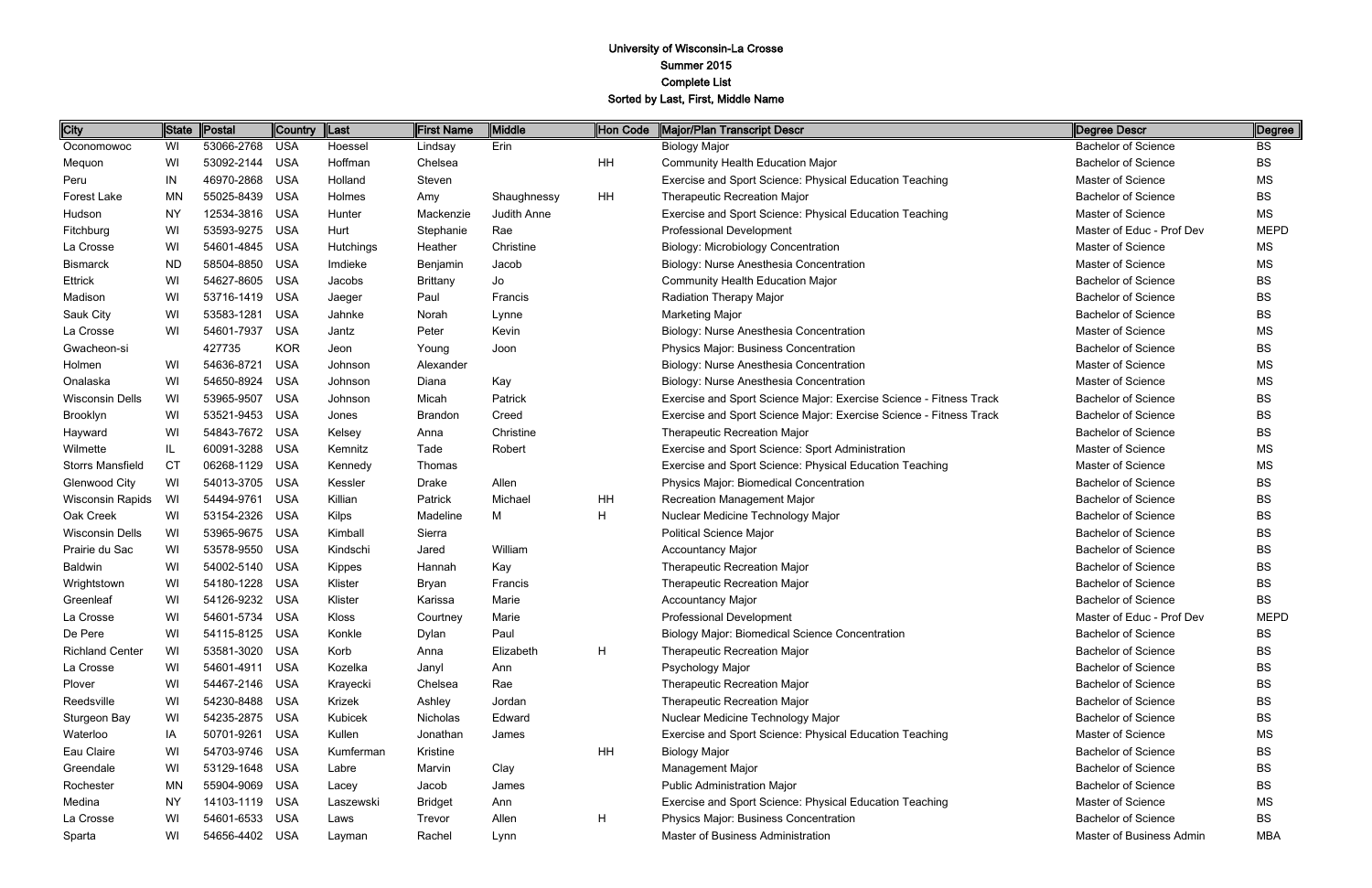| City                 | State | Postal         | Country  Last |            | First Name     | Middle       | Hon Code | Major/Plan Transcript Descr                                                 | Degree Descr                   | Degree      |
|----------------------|-------|----------------|---------------|------------|----------------|--------------|----------|-----------------------------------------------------------------------------|--------------------------------|-------------|
| Racine               | WI    | 53402-5329     | <b>USA</b>    | Leffler    | Rebecca        | Joyce        | H        | <b>Biology Major</b>                                                        | <b>Bachelor of Science</b>     | <b>BS</b>   |
| West Salem           | WI    | 54669-9002     | <b>USA</b>    | Lejeune    | Steven         | James        |          | Master of Business Administration                                           | Master of Business Admin       | <b>MBA</b>  |
| Pittsford            | ΝY    | 14534-2564     | <b>USA</b>    | Levine     | Alexandra      |              |          | Exercise and Sport Science: Physical Education Teaching                     | Master of Science              | MS          |
| Neenah               | WI    | 54956-3318     | <b>USA</b>    | Lewien     | Kelsey         | <b>Brynn</b> |          | Nuclear Medicine Technology Major                                           | <b>Bachelor of Science</b>     | BS          |
| Lake Geneva          | WI    | 53147-4159     | <b>USA</b>    | Lewis      | Shelby         | Nicole       |          | Psychology Major                                                            | <b>Bachelor of Arts</b>        | BA          |
| Newark               | DE    | 19711-5235     | <b>USA</b>    | Li         | Sanhu          |              |          | Software Engineering                                                        | Master of Software Engineering | <b>MSE</b>  |
| Nanjing              | 32    | 210014         | <b>CHN</b>    | Li         | Sicheng        |              |          | Master of Business Administration                                           | Master of Business Admin       | <b>MBA</b>  |
| Daqing               | 23    | 163000         | <b>CHN</b>    | Li         | Xiang          |              |          | <b>Accountancy Major</b>                                                    | <b>Bachelor of Science</b>     | <b>BS</b>   |
| Zhengzhou            | 41    | 450041         | <b>CHN</b>    | Li         | Yixiang        |              |          | <b>Economics Major</b>                                                      | <b>Bachelor of Science</b>     | BS          |
| <b>Mineral Point</b> | WI    | 53565-8935     | <b>USA</b>    | Lindsey    | lan            |              |          | Biology: Nurse Anesthesia Concentration                                     | Master of Science              | MS          |
| Omro                 | WI    | 54963-1789     | <b>USA</b>    | Loewen     | Trina          | M            |          | Radiation Therapy Major                                                     | <b>Bachelor of Science</b>     | BS          |
| <b>Gays Mills</b>    | WI    | 54631-8157     | <b>USA</b>    | Long       | Brady          | Lawrence     |          | <b>Political Science Major</b>                                              | <b>Bachelor of Science</b>     | <b>BS</b>   |
| Lomira               | WI    | 53048-9207     | <b>USA</b>    | Luedtke    | Mitchell       | Leon         |          | Exercise and Sport Science Major: Sport Management                          | <b>Bachelor of Science</b>     | BS          |
| Holmen               | WI    | 54636-9780     | <b>USA</b>    | Lundstrom  | Janie          | Annette      |          | Professional Development                                                    | Master of Educ - Prof Dev      | <b>MEPD</b> |
| West Bend            | WI    | 53095-8777     | <b>USA</b>    | Lutz       | Joseph         | Tomas        |          | <b>Biology Major: Biomedical Science Concentration</b>                      | <b>Bachelor of Science</b>     | BS          |
| Delafield            | WI    | 53018-1203     | <b>USA</b>    | Lyman      | Amelia         | Clementine   |          | <b>Community Health Education Major</b>                                     | <b>Bachelor of Science</b>     | <b>BS</b>   |
| Changchun            | 22    | 130000         | <b>CHN</b>    | Ma         | Enming         |              |          | Finance Major: Risk, Insurance and Financial Planning Concentration         | <b>Bachelor of Science</b>     | <b>BS</b>   |
| La Crosse            | WI    | 54601-7726     | <b>USA</b>    | Martin     | Ceilia         |              |          | <b>Management Major</b>                                                     | <b>Bachelor of Science</b>     | <b>BS</b>   |
| Gratiot              | WI    | 53541-9717     | <b>USA</b>    | Martin     | Nicholaus      | Drake        |          | Exercise and Sport Science Major: Exercise Science - Fitness Track          | <b>Bachelor of Science</b>     | <b>BS</b>   |
| Pardeeville          | WI    | 53954-8047     | <b>USA</b>    | Martin     | Paige          | Taylor       |          | <b>Accountancy Major</b>                                                    | <b>Bachelor of Science</b>     | <b>BS</b>   |
| La Crescent          | ΜN    | 55947-1262     | <b>USA</b>    | Marx       | Raymond        | Charles      |          | Exercise and Sport Science Major: Exercise Science - Fitness Track          | <b>Bachelor of Science</b>     | <b>BS</b>   |
| Minocqua             | WI    | 54548-9700     | <b>USA</b>    | McClintock | Bailee         | Marie        |          | Exercise and Sport Science Major: Exercise Science - Pre-professional Track | <b>Bachelor of Science</b>     | <b>BS</b>   |
| Cambridge            | WI    | 53523-9795     | <b>USA</b>    | McCormick  | Tara           | Alane        |          | <b>Management Major</b>                                                     | <b>Bachelor of Science</b>     | BS          |
| Sparta               | WI    | 54656-2474     | <b>USA</b>    | Meier      | Jacie          | М            |          | <b>Public Administration Minor</b>                                          | <b>Bachelor of Science</b>     | BS          |
| Sparta               | WI    | 54656-2474     | <b>USA</b>    | Meier      | Jacie          | M            |          | <b>Political Science Major</b>                                              | <b>Bachelor of Science</b>     | <b>BS</b>   |
| Fort Atkinson        | WI    | 53538-1203     | <b>USA</b>    | Mepham     | Joseph         | Dylan        | H        | Exercise and Sport Science Major: Exercise Science - Pre-professional Track | <b>Bachelor of Science</b>     | <b>BS</b>   |
| Blanchardville       | WI    | 53516-9122     | <b>USA</b>    | Meudt      | Jeremy         | William      | Н        | Radiation Therapy Major                                                     | <b>Bachelor of Science</b>     | BS          |
| Verona               | WI    | 53593-1454     | <b>USA</b>    | Meyer      | Kacie          | $\mathsf{R}$ |          | <b>Community Health Education Major</b>                                     | <b>Bachelor of Science</b>     | <b>BS</b>   |
| Madison              | WI    | 53705-5017 USA |               | Meyer      | Molly          | Rose         | Н        | Psychology Major                                                            | <b>Bachelor of Arts</b>        | BA          |
| Oconto Falls         | WI    | 54154-1207     | USA           | Michalko   | <b>Bradley</b> | Steven       | H        | Exercise and Sport Science Major: Exercise Science - Pre-professional Track | <b>Bachelor of Science</b>     | BS          |
| Baraboo              | WI    | 53913-1032     | <b>USA</b>    | Miescke    | Amara          | Kay          | HH       | <b>Radiation Therapy Major</b>                                              | <b>Bachelor of Science</b>     | <b>BS</b>   |
| Rochester            | MN    | 55904-6660     | <b>USA</b>    | Minske     | Michael        | Palmer       |          | Recreation Management Major                                                 | <b>Bachelor of Science</b>     | BS          |
| Pardeeville          | WI    | 53954-9308     | <b>USA</b>    | Mitchell   | Ross           | Dylan        |          | <b>Biology Major</b>                                                        | <b>Bachelor of Science</b>     | BS          |
| Sheboygan            | WI    | 53083-2010     | <b>USA</b>    | Molzner    | Haley          | Marie        |          | <b>Therapeutic Recreation Major</b>                                         | <b>Bachelor of Science</b>     | BS          |
| Whitewater           | WI    | 53190-4209     | <b>USA</b>    | Monahan    | Kelleher       | Colleen      |          | <b>Therapeutic Recreation Major</b>                                         | <b>Bachelor of Science</b>     | <b>BS</b>   |
| Port Edwards         | WI    | 54469-1207     | <b>USA</b>    | Morgan     | Sabrina        | Phyllis      | H        | Exercise and Sport Science Major: Exercise Science - Fitness Track          | <b>Bachelor of Science</b>     | BS          |
| Sheboygan Falls      | WI    | 53085-1051     | <b>USA</b>    | Moriearty  | Erin           | Marissa      | HH       | <b>Community Health Education Major</b>                                     | <b>Bachelor of Science</b>     | <b>BS</b>   |
| Athens               | WI    | 54411-9350     | <b>USA</b>    | Mroczenski | Joel           | Е            | HH       | Exercise and Sport Science Major: Exercise Science - Fitness Track          | <b>Bachelor of Science</b>     | <b>BS</b>   |
| Port Washington      | WI    | 53074-9619     | <b>USA</b>    | Mueller    | Mallory        | Jean         |          | Exercise and Sport Science Major: Sport Management                          | <b>Bachelor of Science</b>     | <b>BS</b>   |
| Viola                | WI    | 54664-8016     | USA           | Mueller    | Samantha       | May          |          | Professional Development                                                    | Master of Educ - Prof Dev      | <b>MEPD</b> |
| Mequon               | WI    | 53092-5553     | <b>USA</b>    | Mulhollon  | Shaunee        | M            | Н        | Therapeutic Recreation Major                                                | <b>Bachelor of Science</b>     | BS          |
| White Bear Lake      | MN    | 55110-2703     | USA           | Napolski   | Madeline       | Mabel        |          | Theatre Arts Major: Performance Emphasis                                    | <b>Bachelor of Arts</b>        | BA          |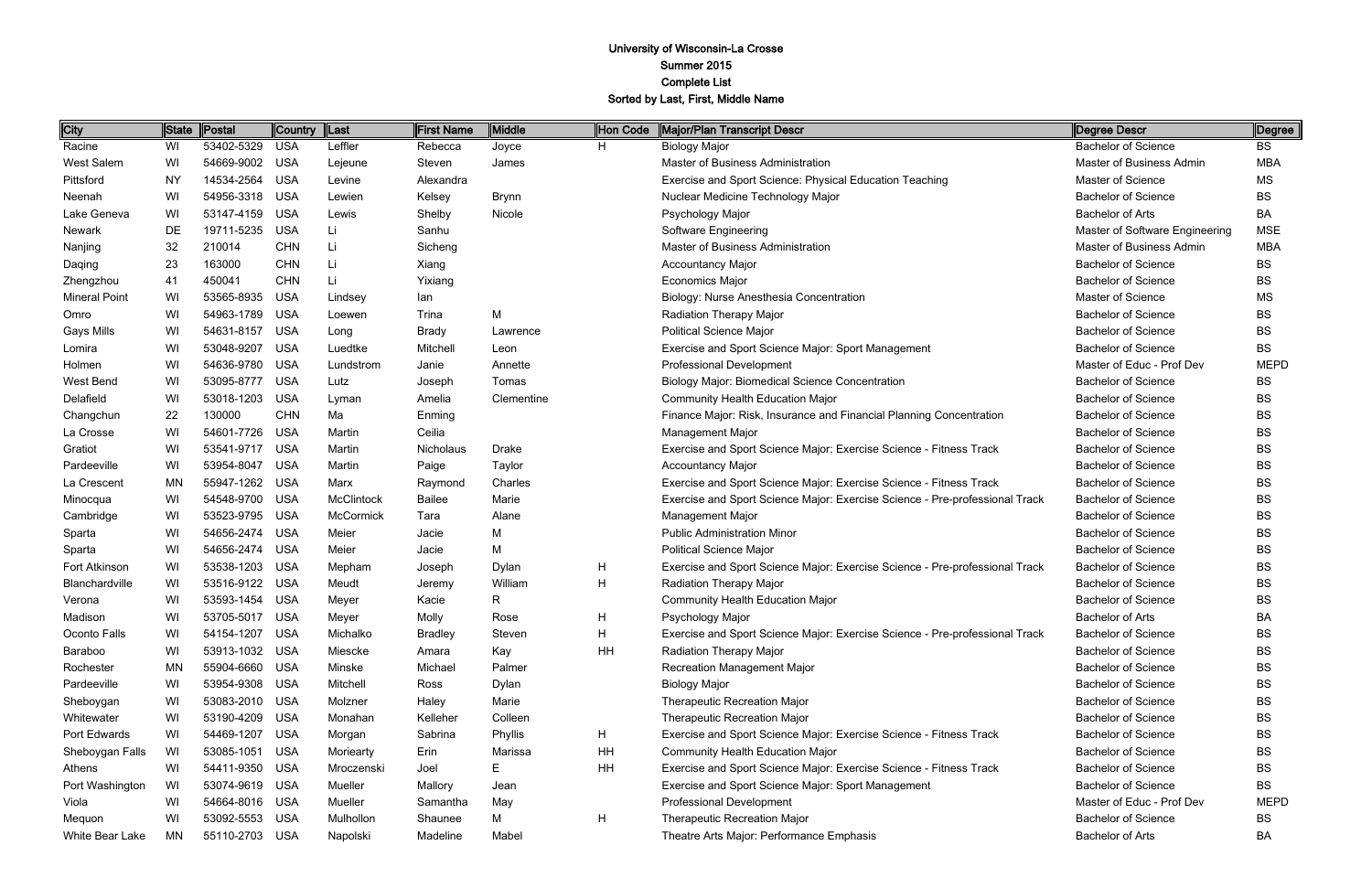| City                  | State | Postal     | <b>Country</b> | $\ $ Last   | <b>First Name</b> | Middle    | Hon Code | Major/Plan Transcript Descr                                                 | Degree Descr               | Degree      |
|-----------------------|-------|------------|----------------|-------------|-------------------|-----------|----------|-----------------------------------------------------------------------------|----------------------------|-------------|
| Holmen                | WI    | 54636-9442 | <b>USA</b>     | Nedvidek    | Kristin           | Lynn      |          | Psychology Major                                                            | <b>Bachelor of Science</b> | <b>BS</b>   |
| Beaver Dam            | WI    | 53916-9356 | <b>USA</b>     | Neitzel     | <b>Brad</b>       | Fredrick  |          | Exercise and Sport Science Major: Exercise Science - Pre-professional Track | <b>Bachelor of Science</b> | <b>BS</b>   |
| Beaver Dam            | WI    | 53916-9356 | <b>USA</b>     | Neitzel     | <b>Brad</b>       | Fredrick  |          | <b>Nutrition Minor</b>                                                      | <b>Bachelor of Science</b> | <b>BS</b>   |
| Beaver Dam            | WI    | 53916-9356 | <b>USA</b>     | Neitzel     | <b>Brad</b>       | Fredrick  |          | Psychology Minor                                                            | <b>Bachelor of Science</b> | <b>BS</b>   |
| Beaver Dam            | WI    | 53916-9356 | <b>USA</b>     | Neitzel     | Brad              | Fredrick  |          |                                                                             | <b>Bachelor of Science</b> | <b>BS</b>   |
| Lino Lakes            | ΜN    | 55038-4500 | <b>USA</b>     | Nelson      | Anna              | Zey       | H        | Exercise and Sport Science Major: Exercise Science - Fitness Track          | <b>Bachelor of Science</b> | <b>BS</b>   |
| Appleton              | WI    | 54915-5212 | <b>USA</b>     | Neubert     | Laura             | Kathryn   | H        | <b>Therapeutic Recreation Major</b>                                         | <b>Bachelor of Science</b> | <b>BS</b>   |
| Hanoi                 |       |            | <b>VNM</b>     | Nguyen      | Son               |           |          | Master of Business Administration                                           | Master of Business Admin   | <b>MBA</b>  |
| West Bend             | WI    | 53095-5428 | <b>USA</b>     | Nordquist   | Jessica           | Jean      |          | Radiation Therapy Major                                                     | <b>Bachelor of Science</b> | <b>BS</b>   |
| San Mateo             | CA    | 94403-5206 | <b>USA</b>     | Noreika     | Daniel            | David     |          | Exercise and Sport Science: Sport Administration                            | <b>Master of Science</b>   | <b>MS</b>   |
| Reedsburg             | WI    | 53959-1317 | <b>USA</b>     | Noye        | Tara              | Ruth      | HH       | <b>Community Health Education Major</b>                                     | <b>Bachelor of Science</b> | <b>BS</b>   |
| Middleton             | WI    | 53562-4059 | <b>USA</b>     | Nutt        | Tessa             |           | H        | <b>Community Health Education Major</b>                                     | <b>Bachelor of Science</b> | <b>BS</b>   |
| Columbus              | WI    | 53925-1224 | <b>USA</b>     | O'Brien     | Molly             | Catherine |          | Exercise and Sport Science: Sport Administration                            | Master of Science          | <b>MS</b>   |
| Bloomington           | ΜN    | 55438-2016 | <b>USA</b>     | Olson       | Kelly             | Anne      |          | <b>Therapeutic Recreation Major</b>                                         | <b>Bachelor of Science</b> | <b>BS</b>   |
| <b>Mount Pleasant</b> | WI    | 53406-6310 | <b>USA</b>     | Otto        | Ben               | James     |          | <b>Public Administration Major</b>                                          | <b>Bachelor of Science</b> | <b>BS</b>   |
| Plover                | WI    | 54467-3502 | <b>USA</b>     | Peanasky    | Joshua            | Joseph    | H        | <b>Mathematics Major</b>                                                    | <b>Bachelor of Science</b> | <b>BS</b>   |
| Omro                  | WI    | 54963-9612 | <b>USA</b>     | Pernaski    | Miranda           | Rose      |          | Radiation Therapy Major                                                     | <b>Bachelor of Science</b> | BS          |
| Madison               | WI    | 53715-1310 | <b>USA</b>     | Peterson    | Hayden            | Tyler     |          | <b>Physics Major</b>                                                        | <b>Bachelor of Science</b> | <b>BS</b>   |
| <b>Spring Park</b>    | ΜN    | 55384-4520 | <b>USA</b>     | Peterson    | Kyle              |           |          | Exercise and Sport Science: Human Performance                               | Master of Science          | <b>MS</b>   |
| North Freedom         | WI    | 53951-9648 | <b>USA</b>     | Pfaff       | <b>Brock</b>      |           |          | Exercise and Sport Science: Physical Education Teaching                     | Master of Science          | <b>MS</b>   |
| Milwaukee             | WI    | 53222-5023 | <b>USA</b>     | Potapenko   | Valentyn          |           |          | Exercise and Sport Science: Sport Administration                            | Master of Science          | <b>MS</b>   |
| Oshkosh               | WI    | 54904-8471 | <b>USA</b>     | Quandt      | Megan             | Marie     | H        | <b>Therapeutic Recreation Major</b>                                         | <b>Bachelor of Science</b> | BS          |
| <b>Bear Creek</b>     | WI    | 54922-9614 | <b>USA</b>     | Raschke     | Kayla             | M         | H        | Therapeutic Recreation Major                                                | <b>Bachelor of Science</b> | <b>BS</b>   |
| Verona                | WI    | 53593-8355 | <b>USA</b>     | Rasmussen   | Scott             | David     |          | Exercise and Sport Science Major: Exercise Science - Fitness Track          | <b>Bachelor of Science</b> | <b>BS</b>   |
| Delafield             | WI    | 53018-1443 | <b>USA</b>     | Rauwald     | Tessa             | Rose      |          | <b>Marketing Major</b>                                                      | <b>Bachelor of Science</b> | <b>BS</b>   |
| Oconomowoc            | WI    | 53066-2940 | <b>USA</b>     | Reier       | Abigail           | Marie     | HH       | Therapeutic Recreation Major                                                | <b>Bachelor of Science</b> | <b>BS</b>   |
| Chanhassen            | ΜN    | 55317-9351 | <b>USA</b>     | Reimers     | Molly             | Anitra    | H        | <b>Community Health Education Major</b>                                     | <b>Bachelor of Science</b> | BS          |
| Fort Atkinson         | WI    | 53538-9181 | <b>USA</b>     | Rice        | Marlee            | Olivia    | H        | <b>Community Health Education Major</b>                                     | <b>Bachelor of Science</b> | <b>BS</b>   |
| Winona                | ΜN    | 55987-9251 | USA            | Richter     | Jenna             | Marie     | Н        | <b>Community Health Education Major</b>                                     | <b>Bachelor of Science</b> | <b>BS</b>   |
| Mukwonago             | WI    | 53149-2033 | <b>USA</b>     | Rogaczewski | Stephanie         | Nicole    |          | Exercise and Sport Science: Sport Administration                            | Master of Science          | <b>MS</b>   |
| Colfax                | WI    | 54730-4620 | USA            | Rogers      | Kaycee            | Danielle  |          | <b>Professional Development</b>                                             | Master of Educ - Prof Dev  | <b>MEPD</b> |
| Neenah                | WI    | 54956-9039 | USA            | Rohe        | Robert            | Michael   | H        | Radiation Therapy Major                                                     | <b>Bachelor of Science</b> | BS          |
| Appleton              | WI    | 54911-5559 | <b>USA</b>     | Ross        | Alexander         | Joseph    |          | German Studies Major                                                        | <b>Bachelor of Arts</b>    | BA          |
| Hubertus              | WI    | 53033-9721 | <b>USA</b>     | Rudolph     | Paige             | Olivia    |          | <b>Therapeutic Recreation Major</b>                                         | <b>Bachelor of Science</b> | <b>BS</b>   |
| Eagan                 | ΜN    | 55122-2563 | <b>USA</b>     | Runing      | Garrett           | David     |          | Recreation Management Major                                                 | <b>Bachelor of Science</b> | <b>BS</b>   |
| Mount Prospect        | IL    | 60056-4323 | USA            | Rusin       | Michael           | John      | H        | <b>Therapeutic Recreation Major</b>                                         | <b>Bachelor of Science</b> | <b>BS</b>   |
| Milwaukee             | WI    | 53211-3740 | <b>USA</b>     | Rybold      | Anthony           | Gene      |          | <b>Management Major</b>                                                     | <b>Bachelor of Science</b> | BS          |
| Plymouth              | ΜN    | 55441-2256 | <b>USA</b>     | Schik       | Michaela          | Elizabeth |          | Radiation Therapy Major                                                     | <b>Bachelor of Science</b> | BS          |
| Saint Charles         | ΜN    | 55972-1059 | <b>USA</b>     | Schleusner  | Christian         | Juvick    |          | Computer Science Major                                                      | <b>Bachelor of Science</b> | <b>BS</b>   |
| Cazenovia             | WI    | 53924-7183 | <b>USA</b>     | Schmitt     | Kayla             | Marie     |          | Exercise and Sport Science Major: Exercise Science - Fitness Track          | <b>Bachelor of Science</b> | <b>BS</b>   |
| Hortonville           | WI    | 54944-9368 | <b>USA</b>     | Schmitz     | Alissa            | Marie     |          | Community Health Education Major                                            | <b>Bachelor of Science</b> | BS          |
| La Crosse             | WI    | 54601-8242 | USA            | Schneckloth | Alicia            | Paulette  | HH       | Radiation Therapy Major                                                     | <b>Bachelor of Science</b> | <b>BS</b>   |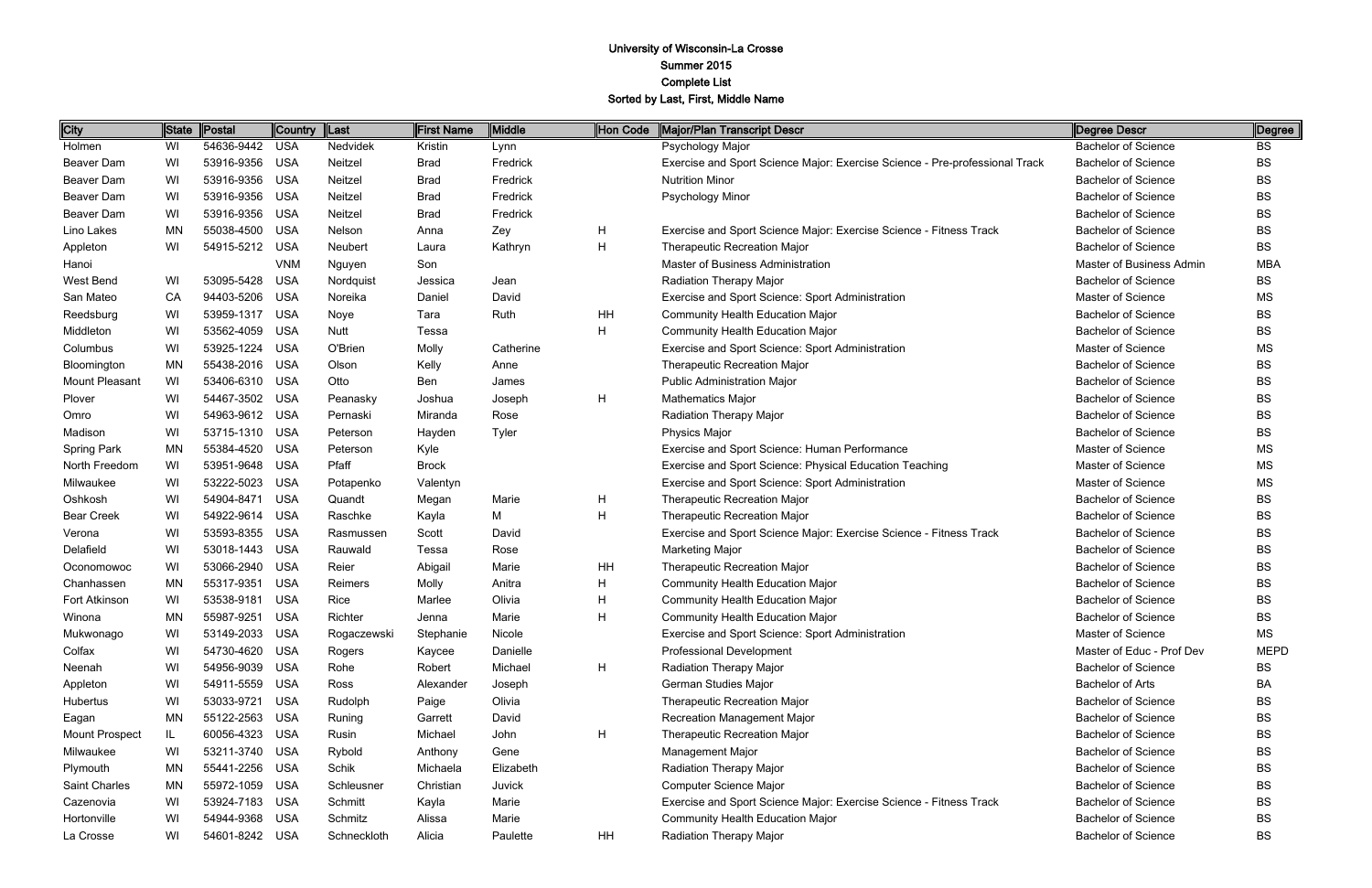| <b>City</b>         | <b>State</b> | Postal     | Country    | $\ $ Last     | <b>First Name</b> | Middle          | Hon Code | Major/Plan Transcript Descr                                                                       | Degree Descr               | Degree      |
|---------------------|--------------|------------|------------|---------------|-------------------|-----------------|----------|---------------------------------------------------------------------------------------------------|----------------------------|-------------|
| <b>Belle Plaine</b> | ΜN           | 56011-8937 | <b>USA</b> | Schneider     | Casey             | Marie           | H        | Theatre Arts Major: Music Theatre Emphasis                                                        | <b>Bachelor of Arts</b>    | BA          |
| Bangor              | WI           | 54614-9304 | <b>USA</b> | Schneider     | Matthew           | David           | H        | Exercise and Sport Science Major: Sport Management                                                | <b>Bachelor of Science</b> | <b>BS</b>   |
| Waunakee            | WI           | 53597-2376 | <b>USA</b> | Scholtz       | Joanie            |                 |          | <b>Therapeutic Recreation Major</b>                                                               | <b>Bachelor of Science</b> | <b>BS</b>   |
| Madison             | WI           | 53715-1310 | <b>USA</b> | Scray         | Ashley            | Claire          |          | Management Major                                                                                  | <b>Bachelor of Science</b> | <b>BS</b>   |
| Tomah               | WI           | 54660-2437 | <b>USA</b> | Severson      | Sara              | Elizabeth       |          | Nuclear Medicine Technology Major                                                                 | <b>Bachelor of Science</b> | <b>BS</b>   |
| Spring Green        | WI           | 53588-9609 | <b>USA</b> | Shaffer       | Dylan             | Jon             |          | Radiation Therapy Major                                                                           | <b>Bachelor of Science</b> | <b>BS</b>   |
| Antigo              | WI           | 54409-1133 | <b>USA</b> | Sharon        | Jacob             | Robert          |          | Finance Major                                                                                     | <b>Bachelor of Science</b> | <b>BS</b>   |
| Holcombe            | WI           | 54745-8771 | <b>USA</b> | Sime          | Alec              | Gordon          |          | <b>Biology Major</b>                                                                              | <b>Bachelor of Science</b> | <b>BS</b>   |
| Johnson Creek       | WI           | 53038-9746 | <b>USA</b> | Slavens       | David             | Edward          |          | <b>Recreation Management Major</b>                                                                | <b>Bachelor of Science</b> | ВS          |
| Lakeville           | ΜN           | 55044-8808 | <b>USA</b> | Sletten       | Victoria          | Audrey          | H        | Therapeutic Recreation Major                                                                      | <b>Bachelor of Science</b> | <b>BS</b>   |
| Onalaska            | WI           | 54650-8569 | <b>USA</b> | Smetana       | Jillian           |                 |          | <b>Professional Development</b>                                                                   | Master of Educ - Prof Dev  | <b>MEPD</b> |
| Sterling            | IL           | 61081-1129 | <b>USA</b> | Smith         | Jenna             | Marie           |          | Nuclear Medicine Technology Major                                                                 | <b>Bachelor of Science</b> | <b>BS</b>   |
| Onalaska            | WI           | 54650-9411 | <b>USA</b> | Smith         | Richard           | Douglas         |          | Sociology Major                                                                                   | <b>Bachelor of Science</b> | ВS          |
| Oak Creek           | WI           | 53154-4003 | <b>USA</b> | Sobiech       | Rebecca           | Jean            |          | <b>Community Health Education Major</b>                                                           | <b>Bachelor of Science</b> | <b>BS</b>   |
| <b>Brownsville</b>  | WI           | 53006-1133 | <b>USA</b> | Soboleski     | Jenna             | Lynn            | H        | Therapeutic Recreation Major                                                                      | <b>Bachelor of Science</b> | <b>BS</b>   |
| Pewaukee            | WI           | 53072-4230 | <b>USA</b> | <b>Stacks</b> | Jesse             | Dillon          |          | <b>Management Major</b>                                                                           | <b>Bachelor of Science</b> | <b>BS</b>   |
| Verona              | WI           | 53593-1553 | <b>USA</b> | Stanford      | Alex              | Quinn           | H        | Exercise and Sport Science Major: Exercise Science - Fitness Track                                | <b>Bachelor of Science</b> | ВS          |
| Glenbeulah          | WI           | 53023-1149 | <b>USA</b> | Starnitcky    | Kathryn           | Ann             | H        | <b>Therapeutic Recreation Major</b>                                                               | <b>Bachelor of Science</b> | <b>BS</b>   |
| Prescott            | WI           | 54021-7737 | <b>USA</b> | Stassen       | Peter             |                 |          | Communication Studies Major: Organizational and Professional Communication Em Bachelor of Science |                            | <b>BS</b>   |
| Menomonie           | WI           | 54751-3027 | <b>USA</b> | Stevenson     | Matthew           | John            |          | Therapeutic Recreation Major                                                                      | <b>Bachelor of Science</b> | <b>BS</b>   |
| Arcadia             | WI           | 54612-8254 | <b>USA</b> | Tamke         | Danielle          | Elizabeth       |          | <b>Professional Development</b>                                                                   | Master of Educ - Prof Dev  | <b>MEPD</b> |
| Manitowoc           | WI           | 54220-0917 | <b>USA</b> | Taubenheim    | Alexander         | <b>Bradford</b> |          | Exercise and Sport Science Major: Sport Management                                                | <b>Bachelor of Science</b> | ВS          |
| DeRidder            | LA           | 70634-3640 | <b>USA</b> | Templeton     | Gregory           | Eric            |          | Master of Business Administration                                                                 | Master of Business Admin   | <b>MBA</b>  |
| Lake Villa          | IL           | 60046-9064 | <b>USA</b> | Thompson      | Katie             |                 |          | Exercise and Sport Science: Physical Education Teaching                                           | Master of Science          | <b>MS</b>   |
| Janesville          | WI           | 53546-5504 | <b>USA</b> | Thompson      | Taylor            | Marie           |          | <b>International Business Major</b>                                                               | <b>Bachelor of Science</b> | <b>BS</b>   |
| Janesville          | WI           | 53546-5504 | <b>USA</b> | Thompson      | Taylor            | Marie           |          | Management Major                                                                                  | <b>Bachelor of Science</b> | <b>BS</b>   |
| Osceola             | WI           | 54020-4519 | <b>USA</b> | Thorman       | Seren             | Day             | HH       | Exercise and Sport Science Major: Exercise Science - Pre-professional Track                       | <b>Bachelor of Science</b> | ВS          |
| La Crosse           | WI           | 54601-4727 | <b>USA</b> | Thornton      | Luke              | Daniel          |          | <b>Accountancy Major</b>                                                                          | <b>Bachelor of Science</b> | <b>BS</b>   |
| Waupaca             | WI           | 54981-9414 | <b>USA</b> | Tomlinson     | Meghan            | Starr           |          | Psychology Major                                                                                  | Bachelor of Arts           | BA          |
| Denver              | CO.          | 80203-4626 | USA        | Tovar         | Carrah            | Ann             |          | Biology: Nurse Anesthesia Concentration                                                           | <b>Master of Science</b>   | <b>MS</b>   |
| Franklin            | WI           | 53132-8124 | <b>USA</b> | Tubbs         | Rachael           | Lynn            |          | Radiation Therapy Major                                                                           | <b>Bachelor of Science</b> | ВS          |
| Oregon              | WI           | 53575-2572 | USA        | Turk          | Brady             | Douglas         | H        | Exercise and Sport Science Major: Sport Management                                                | <b>Bachelor of Science</b> | BS          |
| Dorchester          | WI           | 54425-9616 | <b>USA</b> | Uhlig         | Emily             | Ann             |          | <b>Community Health Education Major</b>                                                           | <b>Bachelor of Science</b> | BS          |
| Wausau              | WI           | 54401-9434 | <b>USA</b> | Vang          | Kou               |                 |          | Exercise and Sport Science Major: Sport Management                                                | <b>Bachelor of Science</b> | <b>BS</b>   |
| Neenah              | WI           | 54956-9720 | <b>USA</b> | Veldhorst     | Katelyn           | Elizabeth       |          | <b>Recreation Management</b>                                                                      | Master of Science          | MS          |
| Kaukauna            | WI           | 54130-8435 | <b>USA</b> | Verbeten      | Shawn             | Michael         | H        | <b>Community Health Education Major</b>                                                           | <b>Bachelor of Science</b> | <b>BS</b>   |
| Marshfield          | WI           | 54449-2610 | <b>USA</b> | Viegut        | August            | Michael         | H        | Psychology Major                                                                                  | <b>Bachelor of Science</b> | BS          |
| Edgar               | WI           | 54426-9773 | <b>USA</b> | Viegut        | Nicholas          | James           |          | Exercise and Sport Science Major: Exercise Science - Fitness Track                                | <b>Bachelor of Science</b> | <b>BS</b>   |
| Chicago             | IL           | 60631-2436 | <b>USA</b> | Villasenor    | Kaley             |                 |          | Recreation Management Major                                                                       | <b>Bachelor of Science</b> | BS          |
| San Francisco       | CA           | 94130-1432 | USA        | Vonholtum     | Neil              | William         |          | Sociology Major                                                                                   | <b>Bachelor of Science</b> | <b>BS</b>   |
| Prescott            | WI           | 54021-1907 | <b>USA</b> | Voss          | Rebecca           | Lynn            |          | Therapeutic Recreation Major                                                                      | <b>Bachelor of Science</b> | BS          |
| La Crosse           | WI           | 54603-2463 | USA        | Vue           | Mai See           |                 |          | Therapeutic Recreation Major                                                                      | <b>Bachelor of Science</b> | <b>BS</b>   |